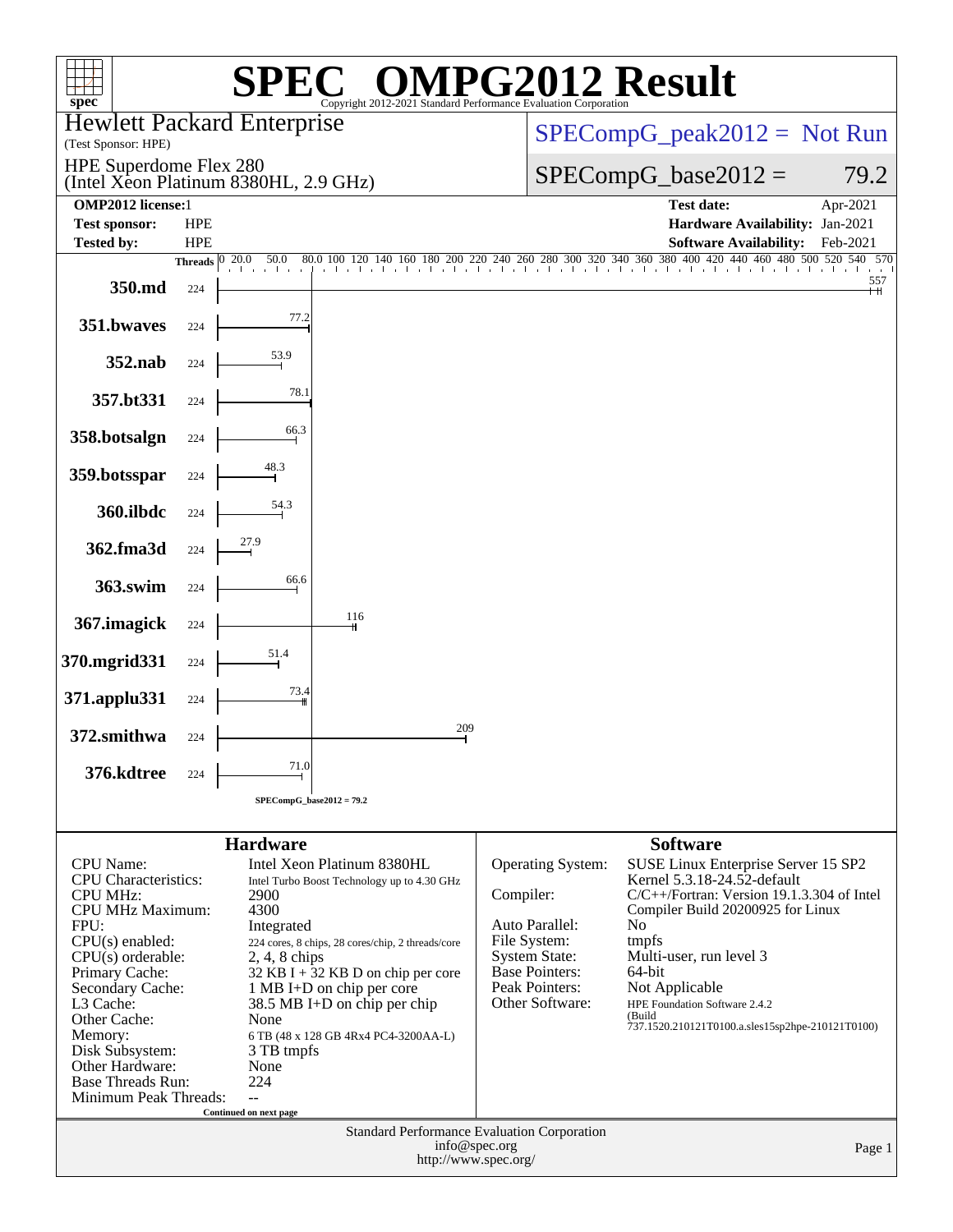# **[SPEC OMPG2012 Result](http://www.spec.org/auto/omp2012/Docs/result-fields.html#SPECOMPG2012Result)**

### Hewlett Packard Enterprise

### (Test Sponsor: HPE)

HPE Superdome Flex 280

### (Intel Xeon Platinum 8380HL, 2.9 GHz)

**[OMP2012 license:](http://www.spec.org/auto/omp2012/Docs/result-fields.html#OMP2012license)**1 **[Test date:](http://www.spec.org/auto/omp2012/Docs/result-fields.html#Testdate)** Apr-2021

[Maximum Peak Threads:](http://www.spec.org/auto/omp2012/Docs/result-fields.html#MaximumPeakThreads)

 $SPECompG_peak2012 = Not Run$  $SPECompG_peak2012 = Not Run$ 

## $SPECompG_base2012 = 79.2$  $SPECompG_base2012 = 79.2$

**[Test sponsor:](http://www.spec.org/auto/omp2012/Docs/result-fields.html#Testsponsor)** HPE **[Hardware Availability:](http://www.spec.org/auto/omp2012/Docs/result-fields.html#HardwareAvailability)** Jan-2021 **[Tested by:](http://www.spec.org/auto/omp2012/Docs/result-fields.html#Testedby)** HPE **[Software Availability:](http://www.spec.org/auto/omp2012/Docs/result-fields.html#SoftwareAvailability)** Feb-2021

**[Results Table](http://www.spec.org/auto/omp2012/Docs/result-fields.html#ResultsTable)**

|                  |             |                 |       |                |       | IWUU LUVIV     |       |             |                        |              |                                                                                                          |              |                |              |
|------------------|-------------|-----------------|-------|----------------|-------|----------------|-------|-------------|------------------------|--------------|----------------------------------------------------------------------------------------------------------|--------------|----------------|--------------|
|                  | <b>Base</b> |                 |       |                |       |                |       | <b>Peak</b> |                        |              |                                                                                                          |              |                |              |
| <b>Benchmark</b> |             | Threads Seconds | Ratio | <b>Seconds</b> | Ratio | <b>Seconds</b> | Ratio |             | <b>Threads Seconds</b> | <b>Ratio</b> | <b>Seconds</b>                                                                                           | <b>Ratio</b> | <b>Seconds</b> | <b>Ratio</b> |
| 350.md           | 224         | 8.31            | 557   | 8.40           | 551   | 8.27           | 560   |             |                        |              |                                                                                                          |              |                |              |
| 351.bwaves       | 224         | 58.7            | 77.2  | 59.0           | 76.7  | 58.5           | 77.4  |             |                        |              |                                                                                                          |              |                |              |
| 352.nab          | 224         | 72.1            | 53.9  | 72.2           | 53.8  | 72.0           | 54.0  |             |                        |              |                                                                                                          |              |                |              |
| 357.bt331        | 224         | 60.7            | 78.1  | 60.7           | 78.1  | 60.5           | 78.3  |             |                        |              |                                                                                                          |              |                |              |
| 358.botsalgn     | 224         | 65.7            | 66.3  | 65.7           | 66.3  | 65.6           | 66.3  |             |                        |              |                                                                                                          |              |                |              |
| 359.botsspar     | 224         | 110             | 47.8  | 108            | 48.6  | 109            | 48.3  |             |                        |              |                                                                                                          |              |                |              |
| $360$ .ilbdc     | 224         | 65.5            | 54.3  | 65.6           | 54.3  | 65.5           | 54.4  |             |                        |              |                                                                                                          |              |                |              |
| 362.fma3d        | 224         | 137             | 27.8  | 136            | 28.0  | <u>136</u>     | 27.9  |             |                        |              |                                                                                                          |              |                |              |
| $363$ .swim      | 224         | 68.1            | 66.5  | 68.0           | 66.6  | 67.6           | 67.0  |             |                        |              |                                                                                                          |              |                |              |
| 367.imagick      | 224         | 60.6            | 116   | 60.3           | 117   | 61.8           | 114   |             |                        |              |                                                                                                          |              |                |              |
| 370.mgrid331     | 224         | 86.3            | 51.2  | 86.0           | 51.4  | 86.0           | 51.4  |             |                        |              |                                                                                                          |              |                |              |
| 371.applu331     | 224         | 81.4            | 74.5  | 84.7           | 71.5  | 82.6           | 73.4  |             |                        |              |                                                                                                          |              |                |              |
| 372.smithwa      | 224         | 25.6            | 210   | 25.7           | 209   | 25.6           | 209   |             |                        |              |                                                                                                          |              |                |              |
| 376.kdtree       | 224         | 63.3            | 71.1  | 63.4           | 71.0  | 63.4           | 70.9  |             |                        |              |                                                                                                          |              |                |              |
|                  |             |                 |       |                |       |                |       |             |                        |              | Results appear in the order in which they were run. Bold underlined text indicates a median measurement. |              |                |              |

### **[Compiler Invocation Notes](http://www.spec.org/auto/omp2012/Docs/result-fields.html#CompilerInvocationNotes)**

 COPTIMIZE=-O3 -xCORE-AVX512 -ipo1 -qopenmp -qopt-zmm-usage=high -ansi-alias -mcmodel=medium -shared-intel CXXOPTIMIZE=-O3 -xCORE-AVX512 -ipo1 -qopenmp -qopt-zmm-usage=high -ansi-alias -mcmodel=medium -shared-intel FOPTIMIZE=-O3 -xCORE-AVX512 -ipo1 -qopenmp -qopt-zmm-usage=high -mcmodel=medium -shared-intel

### **[Submit Notes](http://www.spec.org/auto/omp2012/Docs/result-fields.html#SubmitNotes)**

The config file option 'submit' was used. For all benchmarks threads were bound to cores using the following submit command: dplace -e -c 0-223 \$command This binds threads in order of creation, beginning with the master thread on logical cpu 0, the first slave thread on logical cpu 1, and so on.

### **[Operating System Notes](http://www.spec.org/auto/omp2012/Docs/result-fields.html#OperatingSystemNotes)**

Software Environment: export KMP\_AFFINITY=disabled export KMP\_STACKSIZE=200M export KMP\_SCHEDULE=static,balanced export OMP\_DYNAMIC=FALSE

Continued on next page

Standard Performance Evaluation Corporation [info@spec.org](mailto:info@spec.org) <http://www.spec.org/>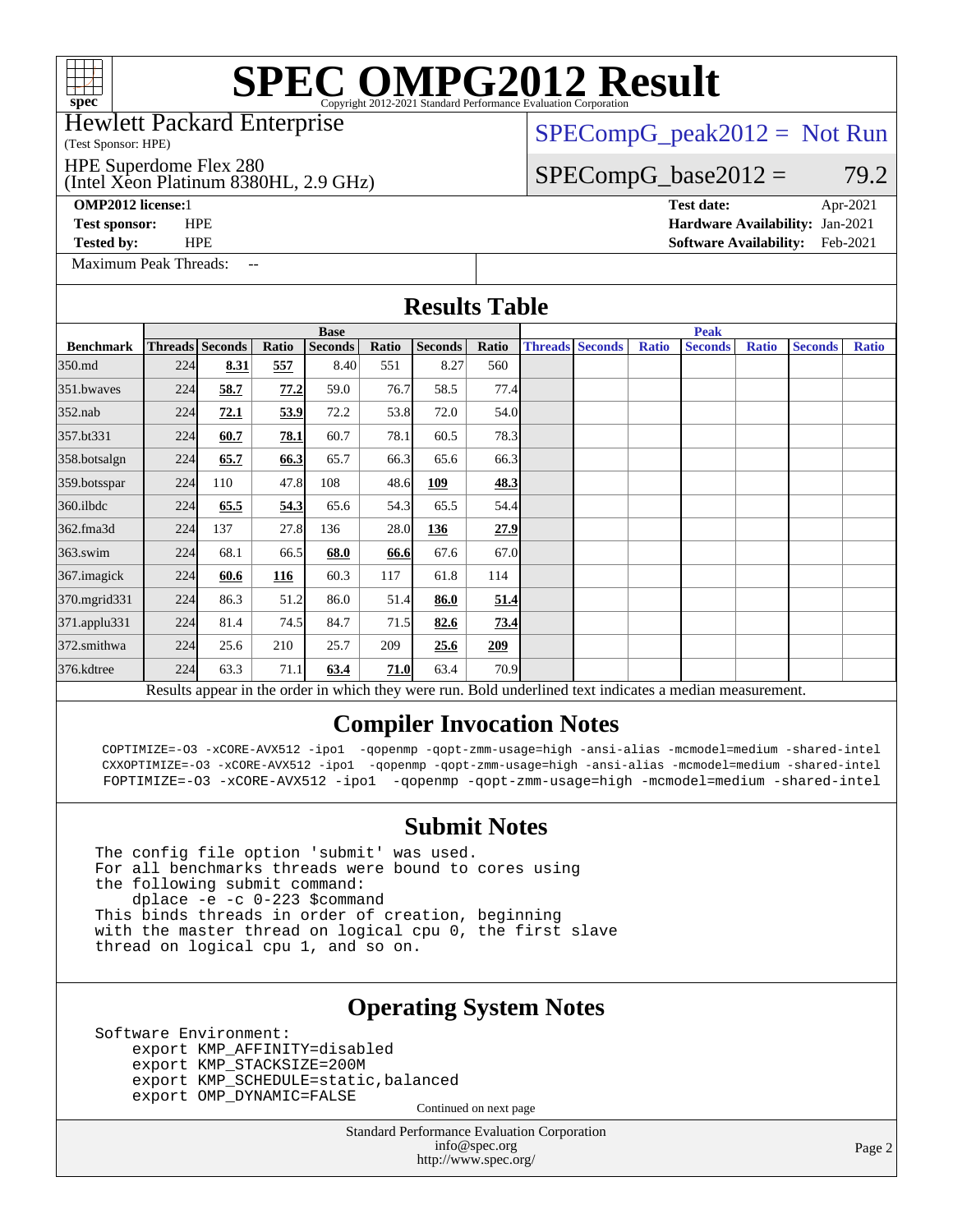

# **[SPEC OMPG2012 Result](http://www.spec.org/auto/omp2012/Docs/result-fields.html#SPECOMPG2012Result)**

Hewlett Packard Enterprise

 $SPECompG_peak2012 = Not Run$  $SPECompG_peak2012 = Not Run$ 

(Test Sponsor: HPE)

(Intel Xeon Platinum 8380HL, 2.9 GHz) HPE Superdome Flex 280

 $SPECompG_base2012 = 79.2$  $SPECompG_base2012 = 79.2$ 

**[OMP2012 license:](http://www.spec.org/auto/omp2012/Docs/result-fields.html#OMP2012license)**1 **[Test date:](http://www.spec.org/auto/omp2012/Docs/result-fields.html#Testdate)** Apr-2021 **[Test sponsor:](http://www.spec.org/auto/omp2012/Docs/result-fields.html#Testsponsor)** HPE **[Hardware Availability:](http://www.spec.org/auto/omp2012/Docs/result-fields.html#HardwareAvailability)** Jan-2021 **[Tested by:](http://www.spec.org/auto/omp2012/Docs/result-fields.html#Testedby)** HPE **[Software Availability:](http://www.spec.org/auto/omp2012/Docs/result-fields.html#SoftwareAvailability)** Feb-2021

### **[Operating System Notes \(Continued\)](http://www.spec.org/auto/omp2012/Docs/result-fields.html#OperatingSystemNotes)**

ulimit -s unlimited

 The tmpfs filesystem was set up with: mount -t tmpfs -o rw,nosuid,nodev,mpol=interleave:0-7 /dev/shm

### **[General Notes](http://www.spec.org/auto/omp2012/Docs/result-fields.html#GeneralNotes)**

System settings notes:

Workload Profile set to HPC Workload Profile set to Custom Power Regulator set to OS Control

Intel Turbo Boost Technology (Turbo): Enabled Enhanced Processor Performance: Enabled

For all benchmarks core frequencies were set using the following command: cpupower frequency-set -d 2901MHz -u 2901MHz -g performance

NA: The test sponsor attests, as of date of publication, the CVE-2017-5754 (Meltdown) is mitigated in the system as tested and documented. Yes: The test sponsor attests, as of date of publication, the CVE-2017-5753 (Spectre variant 1) is mitigated in the system as tested and documented. Yes: The test sponsor attests, as of date of publication, that CVE-2017-5754 (Spectre variant 2) is mitigated in the system as tested and documented.

## **[Base Compiler Invocation](http://www.spec.org/auto/omp2012/Docs/result-fields.html#BaseCompilerInvocation)**

[C benchmarks](http://www.spec.org/auto/omp2012/Docs/result-fields.html#Cbenchmarks): [icc](http://www.spec.org/omp2012/results/res2021q2/omp2012-20210406-00199.flags.html#user_CCbase_intel_icc_a87c68a857bc5ec5362391a49d3a37a6)

[C++ benchmarks:](http://www.spec.org/auto/omp2012/Docs/result-fields.html#CXXbenchmarks) [icpc](http://www.spec.org/omp2012/results/res2021q2/omp2012-20210406-00199.flags.html#user_CXXbase_intel_icpc_2d899f8d163502b12eb4a60069f80c1c)

[Fortran benchmarks](http://www.spec.org/auto/omp2012/Docs/result-fields.html#Fortranbenchmarks): [ifort](http://www.spec.org/omp2012/results/res2021q2/omp2012-20210406-00199.flags.html#user_FCbase_intel_ifort_8a5e5e06b19a251bdeaf8fdab5d62f20)

# **[Base Portability Flags](http://www.spec.org/auto/omp2012/Docs/result-fields.html#BasePortabilityFlags)**

 350.md: [-free](http://www.spec.org/omp2012/results/res2021q2/omp2012-20210406-00199.flags.html#user_baseFPORTABILITY350_md_free) 367.imagick: [-std=c99](http://www.spec.org/omp2012/results/res2021q2/omp2012-20210406-00199.flags.html#user_baseCPORTABILITY367_imagick_std_2ec6533b6e06f1c4a6c9b78d9e9cde24)

> Standard Performance Evaluation Corporation [info@spec.org](mailto:info@spec.org) <http://www.spec.org/>